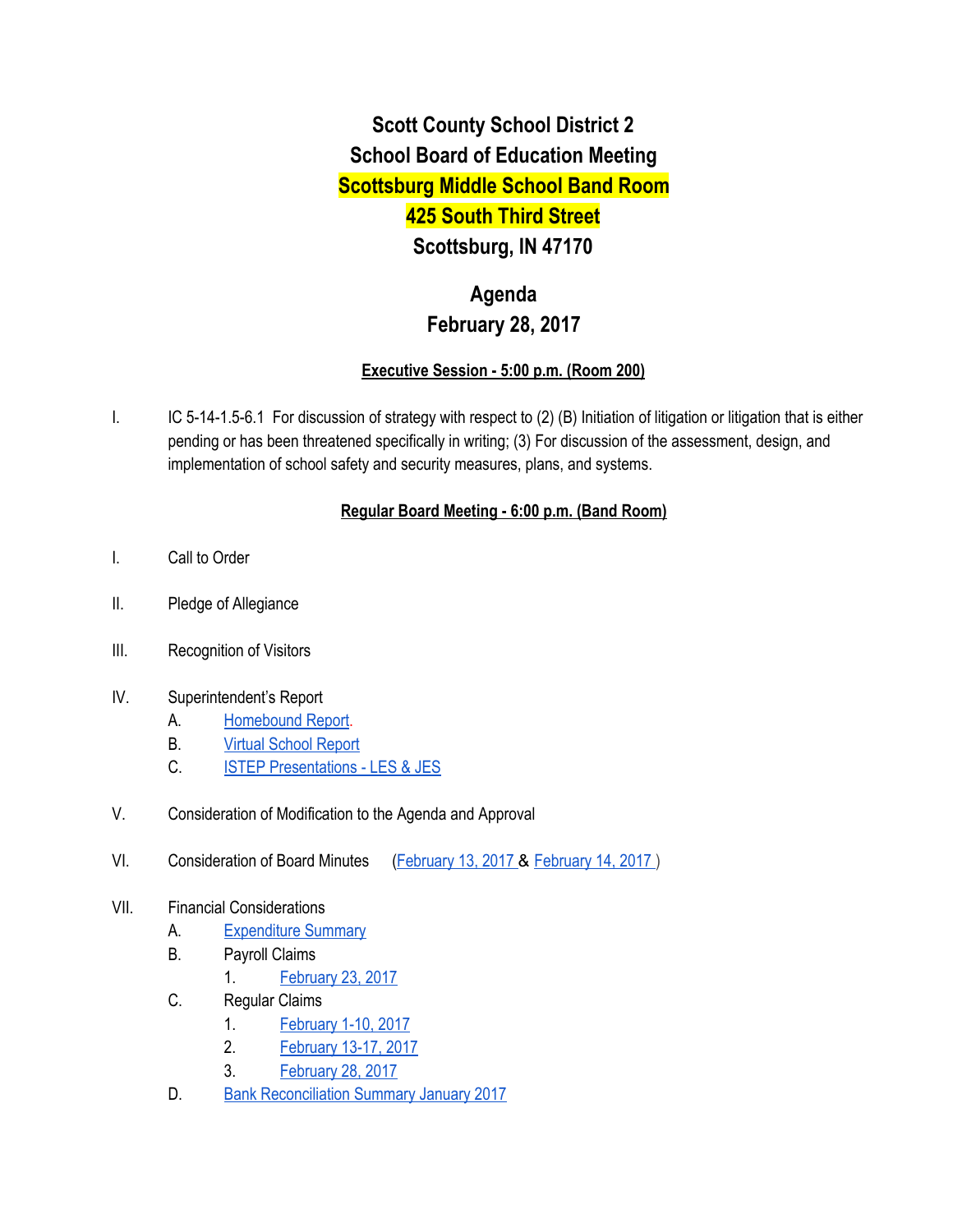- E. Permission to Purchase/Renew
	- 1. [CIM Technology Solutions \\$13,135](https://drive.google.com/file/d/0BxXvxnGh3EX1T2cwMnVYaVc1dEQ0U1R4QnRVWkhKVlRFNklr/view)
	- 2. [AP Exams \\$1,848](https://drive.google.com/file/d/0BxXvxnGh3EX1YmItVE1HUkVOM0JhSjFfNXl5clA0TTh6NHVr/view)
	- 3. [Cottingim Enterprises Inc. Pay App. 1 Greenhouse](https://drive.google.com/file/d/0BxXvxnGh3EX1M2NJYV9DMnhCTHR5OU50bEIzUmNZS3ZWZ1Zn/view)  \$46,580.35
- F. Permission to Declare Basketball Goals Surplus
- G. Permission to Add SMS Girls' Soccer Coach
- H. [2017 Football Stipend Division](https://docs.google.com/spreadsheets/d/1JSQXyiUlRc7TlfIIv_GJdDEg2A9zjwVatinwHvxFGlc/edit#gid=577382403)
- I. 2007 SMS Bond Refinancing Discussion and Decision
- VIII. Operations
	- A. Personnel Recommendations
		- 1. Retirement(s)
			- a. [Kathy Anderkin SMS 8th Grade Language Arts Teacher](https://drive.google.com/file/d/0BxXvxnGh3EX1VGt2dmNzVENlQUw2aDhZZWVqWm94Ung3Zko4/view)
			- b. [Brady Wells SMS Physical Education Teacher](https://drive.google.com/file/d/0BxXvxnGh3EX1UURtQ1JuZ21mYlFLMXZpRVZ6WFJOWldsdTlV/view)
		- 2. Resignation(s)
			- a. [Sam Hopwood SHS Boys' Soccer Coach](https://drive.google.com/file/d/0BxXvxnGh3EX1VjNsRW0wdGhiY2d5SlMzMksyN1JJNnU4TUs4/view)
			- b. [Holly Porter Contracted Speech Therapist \(Effective 2-17-17\)](https://drive.google.com/file/d/0BxXvxnGh3EX1aC0zSGg2N0hGblFwaHRRUklKRGt0NzRDYm1n/view)
			- c. [Kathy Anderkin SMS Language Arts Department Chair \(End of 16-17 school year\)](https://drive.google.com/drive/folders/0BxXvxnGh3EX1Y2MyMzBxZkNZZGc)
			- [d.](https://drive.google.com/drive/folders/0BxXvxnGh3EX1Y2MyMzBxZkNZZGc) [Kathy Anderkin SMS Voyager Team Leader \(End of 16-17 school year\)](https://drive.google.com/drive/folders/0BxXvxnGh3EX1Y2MyMzBxZkNZZGc)
			- e. [Patty Clancy 7th Grade Girls' Basketball Coach](https://drive.google.com/file/d/0BxXvxnGh3EX1NXlzNVpBc2RQTTdFS3lUc3JLVjJ6YTlfTFNJ/view)
		- 3. Certified Staff Recommendation(s)
			- a. [Rachelle Blaylock SES 2nd Grade Teacher Maternity Leave \(Mar. 20 or 24 end of](https://drive.google.com/file/d/0BxXvxnGh3EX1Z1g2R2JST3FHOXNhbEdWX0xObUo4dGpNMEd3/view) [school year\)](https://drive.google.com/file/d/0BxXvxnGh3EX1Z1g2R2JST3FHOXNhbEdWX0xObUo4dGpNMEd3/view)
		- 4. Professional Leave Request(s)
			- a. [Shannon Mount Lilly Grant Summit, Carmel, IN, March 13-14](https://drive.google.com/file/d/0BxXvxnGh3EX1dG5vLUYybkdSUVFvbDVXUmk5NnRrNnBvYUZz/view)
			- b. [Charles Bottorff Advanced Safety Training, Indianapolis, IN, May 15-16](https://drive.google.com/file/d/0BxXvxnGh3EX1UUtUbG1BeFhaclROcEF5Rk4xZ1BtbGRUM3k4/view)
			- c. [Tiffany Barrett Advanced Safety Training, Indianapolis, IN, May 15-16](https://drive.google.com/file/d/0BxXvxnGh3EX1MVcySFVNVTh5WW5kenZ4b1hGaVBNQllLUjJv/view)
			- d. [Scott Borden ISTE, San Antonio, TX, June 25-29](https://drive.google.com/file/d/0BxXvxnGh3EX1c1ZkMU5rLUtFOVJHVjRhMUZzeFBkcnk5d0g4/view)
			- e. [Erick Lizenby ISTE, San Antonio, TX, June 25-29](https://drive.google.com/file/d/0BxXvxnGh3EX1VEt0eDh1enlEXzZ1UUtIbUJYeEZ5dnBoc3ZV/view)
		- 5. Field Trip Request(s)
			- a. [VFES Kindergarten Louisville Zoo, Louisville, KY, May 15](https://drive.google.com/file/d/0BxXvxnGh3EX1RUJOeFJIQkEtLUxwQUNheDUzRXVyTlJJZ3VR/view)
		- 6. [Permission to Post](https://docs.google.com/document/d/1nBqnq9mTyYxZ-AdM1B4KKj7wXs2k-1dhpk0GR02JyLI/edit)
			- a. SMS 8th Grade Language Arts Teacher
			- b. SMS Physical Education Teacher
			- c. SHS Boys' Soccer Coach
			- d. SMS Language Arts Department Chair
			- e. SMS Voyager Team Leader
			- f. SMS 7th Grade Girls' Basketball Coach
			- g. Summer Boys' Basketball Stipend Position
			- h. Summer Girls' Basketball Stipend Position
			- i. Summer Baseball Stipend Position
			- j. Summer Softball Stipend Position
			- k. Summer Volleyball Stipend Position